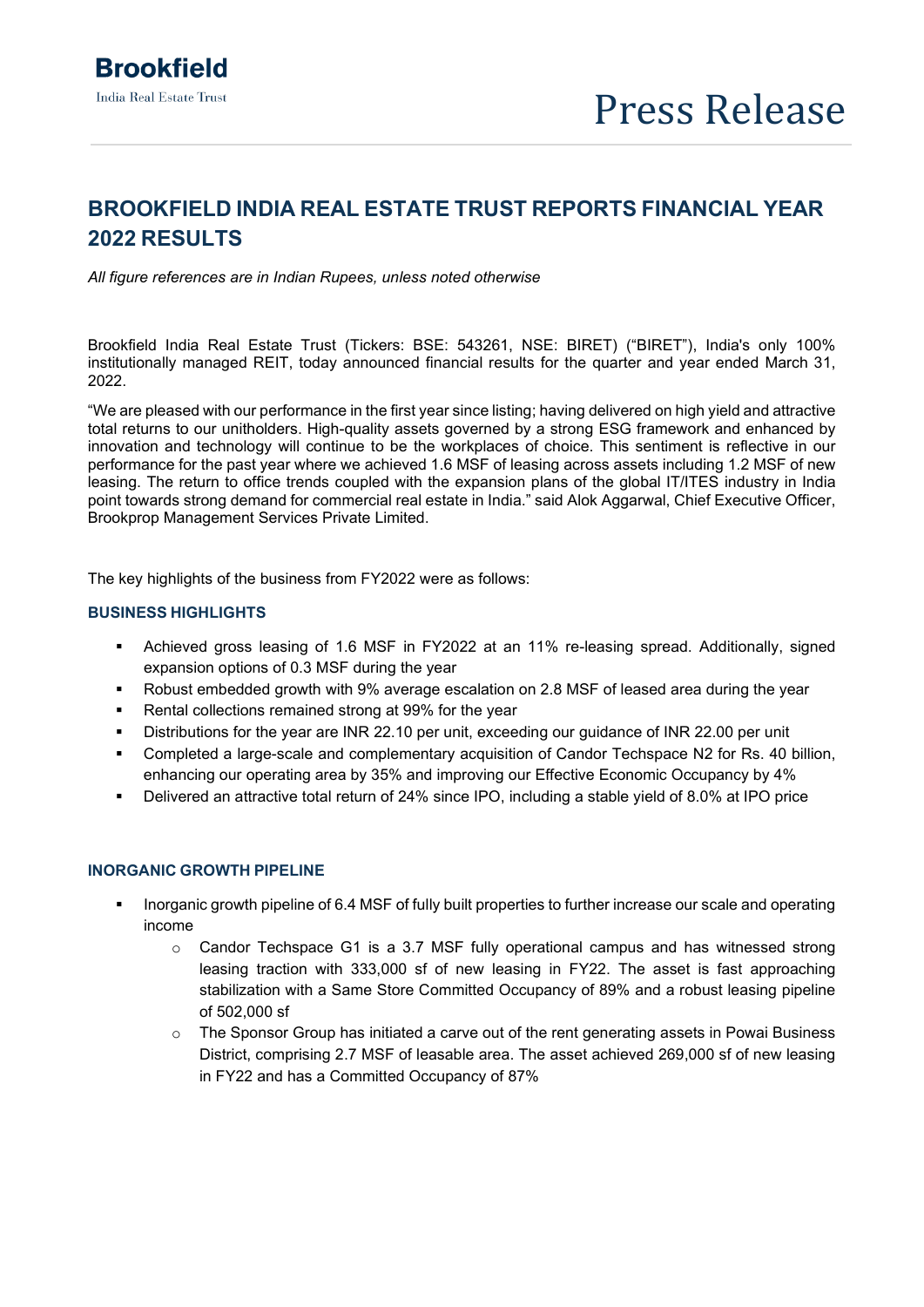## **ESG HIGHLIGHTS**

- Committed to industry-leading sustainable development to deliver long-term value to our business, partners, and communities
- Kensington is now operating with 100% green power sourced from Tata Power through Renewable Energy Guarantee of Origin (REGO) Certificate for its common areas
- On track to receive our first GRESB score (leading global benchmark for ESG reporting) for FY22
- Achieved 2000+ safety training person hours during our National Safety Week across assets with active participation from employees, occupants, and vendor partners

# **FINANCIAL HIGHLIGHTS**

- Announced distribution of Rs 1.7 billion (Rs 5.10 per unit) this quarter, with 44% of distributions tax free for unit holders. Total cumulative distribution amount to Rs 6.9 billion (Rs 22.10 per unit) since listing
- Generated NDCF of Rs 1.6 billion (Rs 4.64 per unit) for the quarter, totalling Rs 6.9 billion (Rs 22.24 per unit) since listing
- 3.2% increase in NAV since Sept 2021 which stands at Rs 334 per unit as of March 31, 2022.
- 22% increase in income from Operating Lease Rentals for Q4 FY2022 over Q4 FY2021.
- 40% increase in adjusted Net Operating Income for Q4 FY 2022 over Q4 FY 2021 primarily due to the addition of Candor Techspace N2 into the portfolio
- Continue to maintain a strong balance sheet with 32% loan-to-value and AAA Stable rating from Crisil

# **ABOUT BROOKFIELD INDIA REAL ESTATE TRUST**

Brookfield India Real Estate Trust is India's only institutionally managed REIT, comprising of five large campus format office parks located in key gateway markets of India – Mumbai, Gurgaon, Noida, and Kolkata. The BIRET portfolio consists of 18.6 MSF comprising 14.1 MSF of completed area, 0.2 MSF of under construction area and 4.4 MSF of future development potential. BIRET has rights to acquire a further 3.7 MSF and rights of first offer on an additional 6.7 MSF, both currently owned by members of the Brookfield Group.

BIRET is sponsored by an affiliate of Brookfield Asset Management Inc, one of the world's largest alternative asset managers and investors, with approximately US\$725 billion of assets under management, across real estate, infrastructure, renewable power, private equity and credit strategies and has a global presence across more than 30 countries.

The quality of assets owned by BIRET together with the sponsor group's expertise in owning and operating assets over several years makes it the preferred "landlord of choice" for tenants.

## **CONTACT DETAILS**

Reema Kundnani

Email: [reema.kundnani@brookfieldproperties.com;](mailto:reema.kundnani@brookfieldproperties.com) Mobile No: +91-9967556572